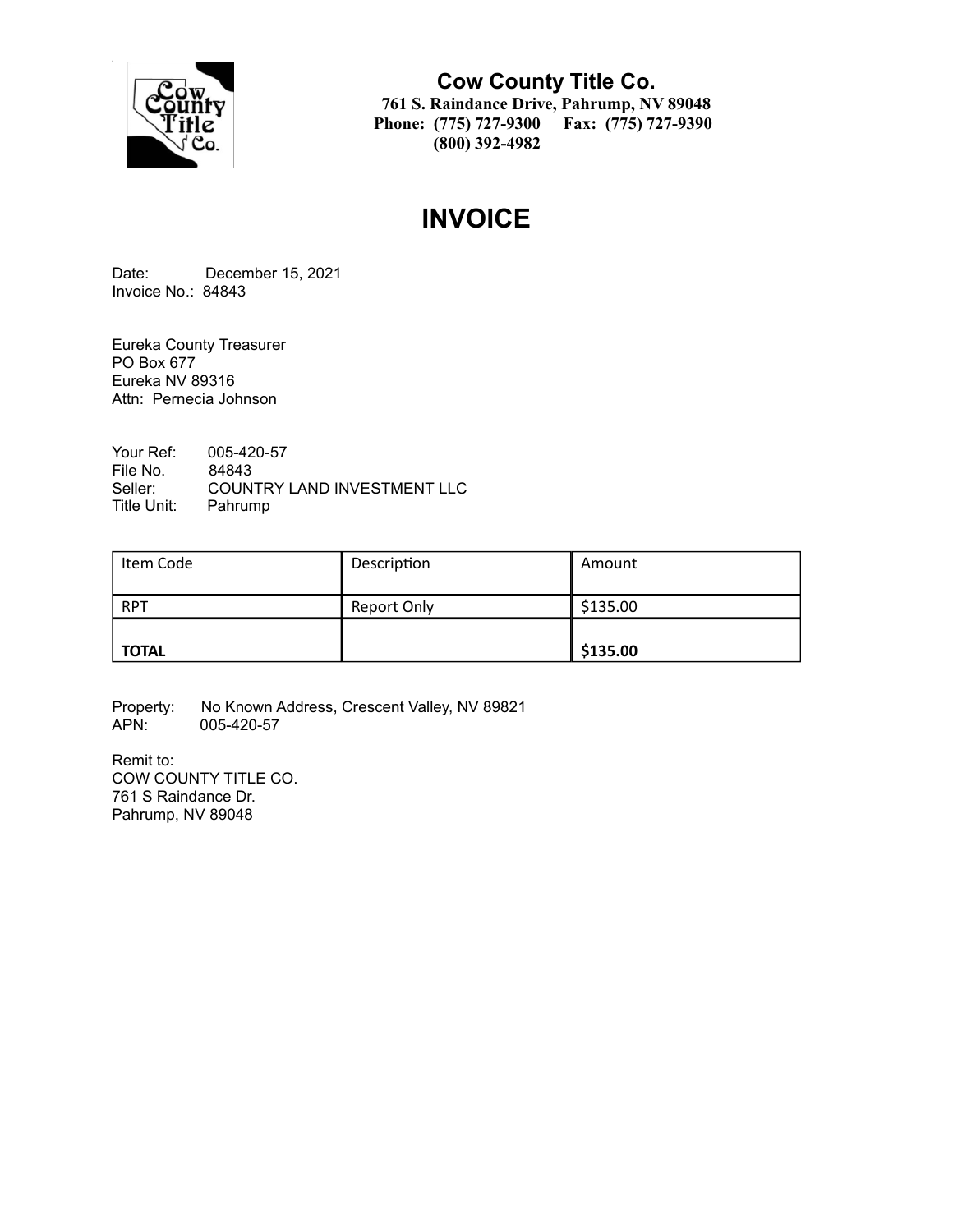

**Cow County Title Co. 761 S. Raindance Drive, Pahrump, NV 89048 Phone: (800) 392-4982 Fax: (775) 727-9390**

# **Original TITLE REPORT**

### **ORDER NUMBER: 84843**

**REPORT ONLY**

Eureka County Treasurer PO Box 677 Eureka, NV 89316 Attn: Pernecia Johnson RE:

Assessor Parcel No.: 005-420-57

Today's Date: December 15, 2021

Please read the exceptions shown in this report carefully. The exceptions are meant to provide you with notice of matters which may affect title to the herein described property.

It is important to note that this title report is not a written guaranty or warranty as to the condition of title and may not list all liens, defects, and encumbrances affecting title to the land.

Dated as of December 08, 2021 at 7:30 a.m.

**PROPERTY ADDRESS:** No Known Address Crescent Valley, NV 89821

Authorize nature

Typist's Initials: tl Nancy L. Steib, Assistant NLSteib@CowCountyTitle.com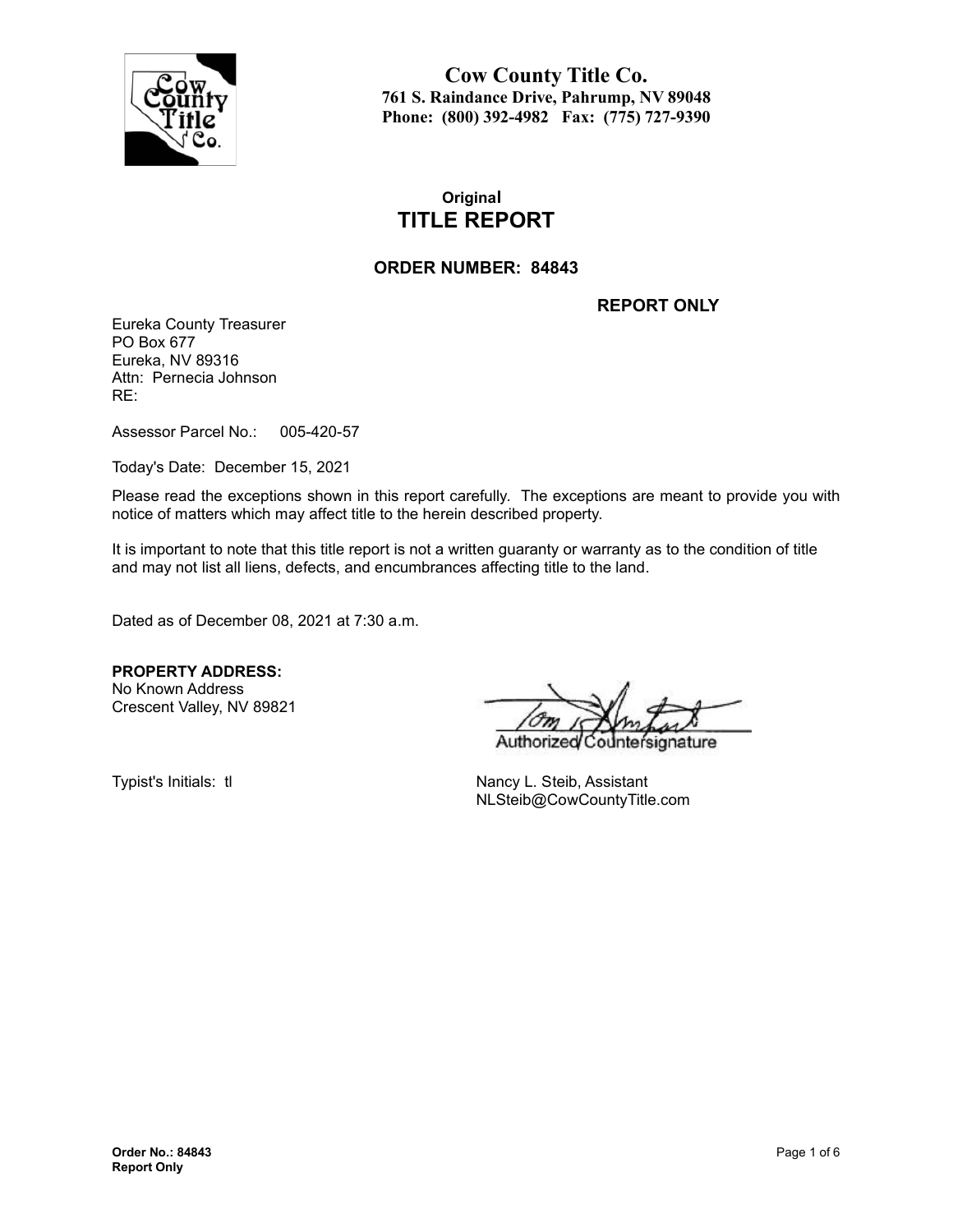The estate or interest in the land hereinafter described or referred to covered by this report is:

FEE

Title to said estate or interest at the date hereof is vested in:

PERNECIA JOHNSON, Treasurer of the County of Eureka, State of Nevada in trust for the use and benefit of the State of Nevada and the County of Eureka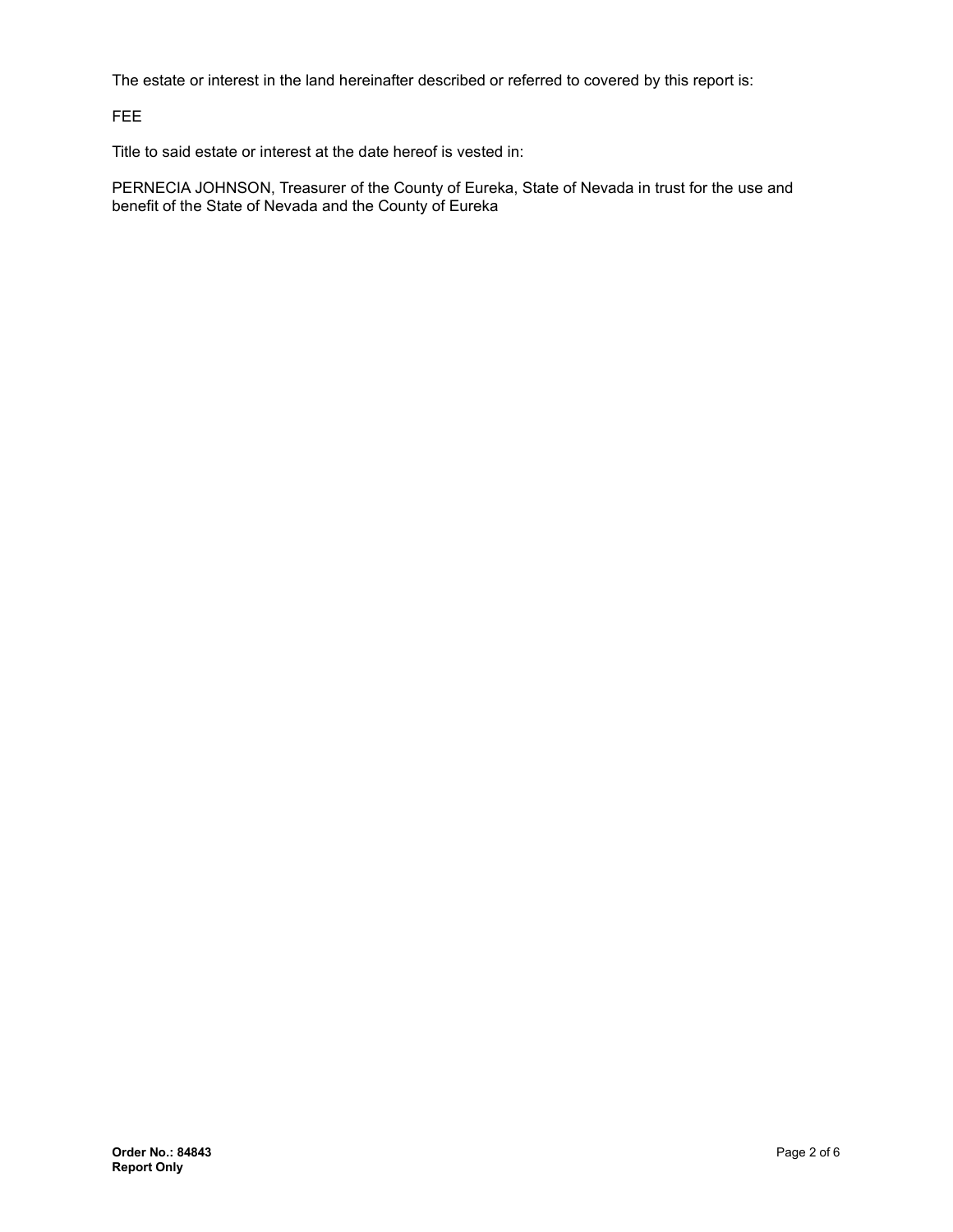# **LEGAL DESCRIPTION**

The land referred to herein is described as follows:

All that certain real property situate in the County of Eureka, State of Nevada, described as follows:

#### **TOWNSHIP 29 NORTH, RANGE 48 EAST, M.D.B.& M.**

Section 1: Northeast Quarter (NE1/4) of Government Lot 3

EXCEPTING THEREFROM, all petroleum, oil, natural gas and products derived therefrom, within or underlying said land or that may be produced therefrom, and all rights thereto, as reserved by Southern Pacific Land Company in the deed to H.J. Buchenau and Elsie Buchenau recorded September 24, 1951 in Book 24 of Deeds, page 168, Eureka County, Nevada records.

ASSESSOR'S PARCEL NUMBER FOR 2021 – 2022: 005-420-57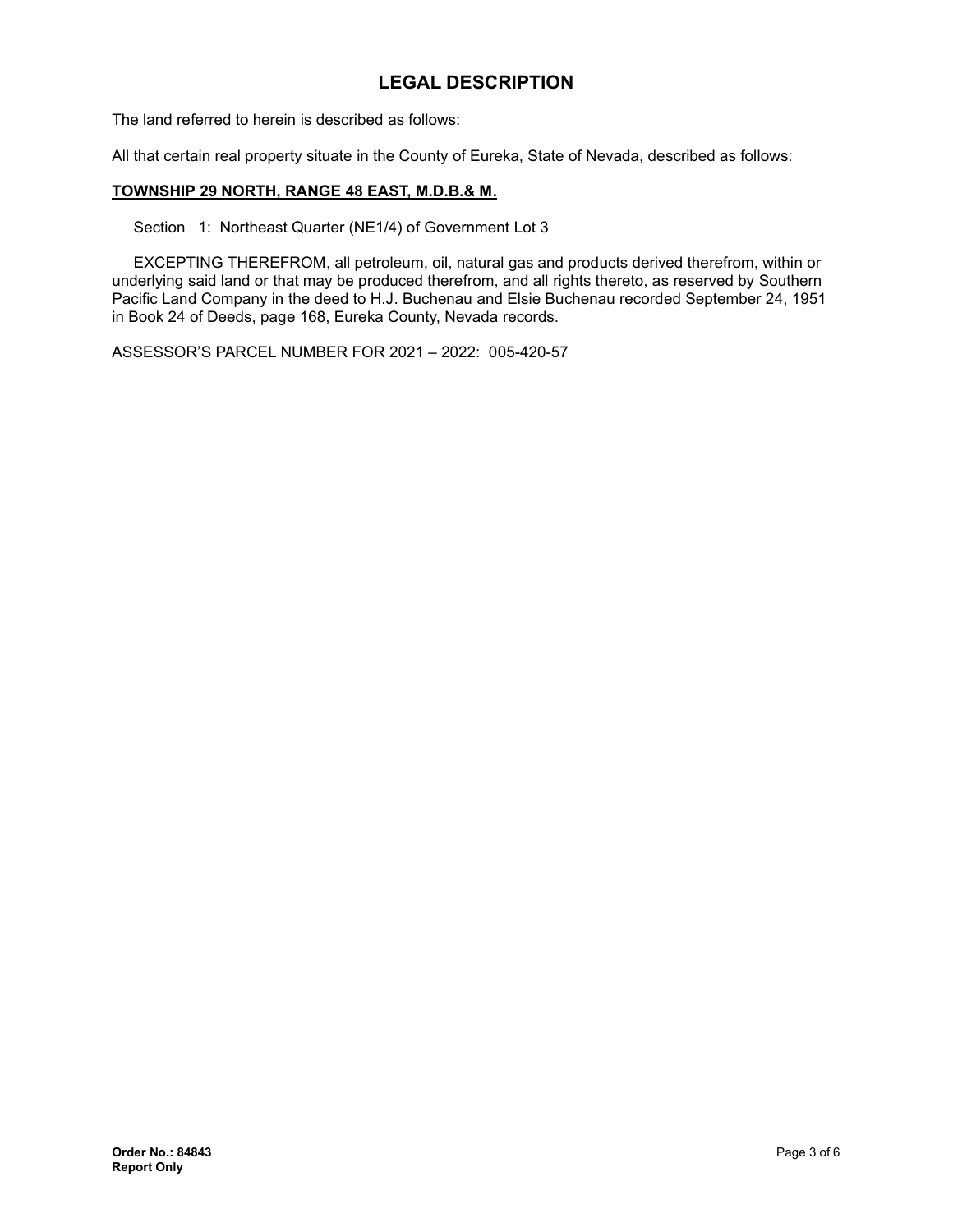At the date hereof, exceptions and matters affecting said land are as follows:

1. The vestee herein acquired title to said land by virtue of the Eureka County Tax Deed recorded June 7, 2021 as File No. 2021-245181, Eureka County, Nevada records. Upon the payment of the delinquent taxes assessed to APN 005-420-57 to the Vestee herein, said vestee will reconvey the subject property to the last known record owner:

COUNTRY LAND INVESTMENT LLC Taxes are subject to the additional accrual of interest and penalties. Please contact the Eureka County Treasurer for the exact amount to redeem said property. (Phone 775-237-5262).

- 2. A lien for supplemental taxes as might be assessed and collected by the County Assessor on the personal property Tax Roll in the event improvements have been commenced or completed within the past year, in accordance with Nevada Revised Statutes 361.260.
- 3. Any assessments, charges and fees which may be or may become due to the City or County, by reason of said premises lying within the boundaries of such city or county.
- 4. Any portion of said lands within the lines of public roads as now established.
- 5. Existing rights in use or of record in favor of the public or third parties for highways, roads, railroads, pipelines, telephone, telegraph and electrical transmission lines, canals, laterals and drains.
- 6. Notwithstanding the insuring clauses of the policy, the Company does not insure against loss or damage by reason of a lack of a right of access to and from the land.
- 7. Any right, title and interest in and to any of the minerals and mineral ores within or underlying the Property, including, without limitation, oil, natural gas and hydrocarbon substances, geothermal steam, brines and minerals in solution, and sand gravel and aggregates, and products derived therefrom, together with any rights of ingress and egress in, upon or over the Property and to make such use of the Property and the surface thereof as is necessary or useful in connection therewith, which may have been reserved by other parties at the time that the Property was conveyed to Grantor or which may have been conveyed by Grantor to any third parties.
- 8. Reservations contained in Patent No. 162 from the United States of America to Central Pacific Railroad Company, recorded February 26, 1903 in Book 14 of Deeds, page 493, Eureka County, Nevada records, reading as follows:

"Yet excluding and excepting from the transfer of these presents, "All Mineral Lands" should any such be found to exist in the tracts described in the foregoing, but their exclusion and exception, according to the terms of the Statute, shall not be construed to include coal and iron lands".

A certified copy of the above Patent recorded July 26, 1996 in Book 299 of Official Records, page 242 as File No. 164225, Eureka County, Nevada records.

- 9. Minerals of whatsoever kind, subsurface and surface substances, including but not limited to coal, lignite, oil, gas, uranium, clay, rock, sand and gravel in, on, under and that may be produced from the Land, together with all rights, privileges, and immunities relating thereto, whether or not appearing in the Public Records or listed herein. The Company makes no representation as to the present ownership of any such interest. There may be leases, grants, exceptions or reservations of interests that are not listed.
- 10. Water rights, claims or title to water, whether or not shown by the public records.
- 11. Discrepancies, conflicts in boundary lines, shortage in area, encroachments, or any other facts which a correct survey would disclose, and which are not shown by the public records.
- 12. The property described herein is classified as "Open Range" and is subject to all matters and requirements associated therewith. Nevada is an open range state and it is the responsibility of the property owner to fence out livestock.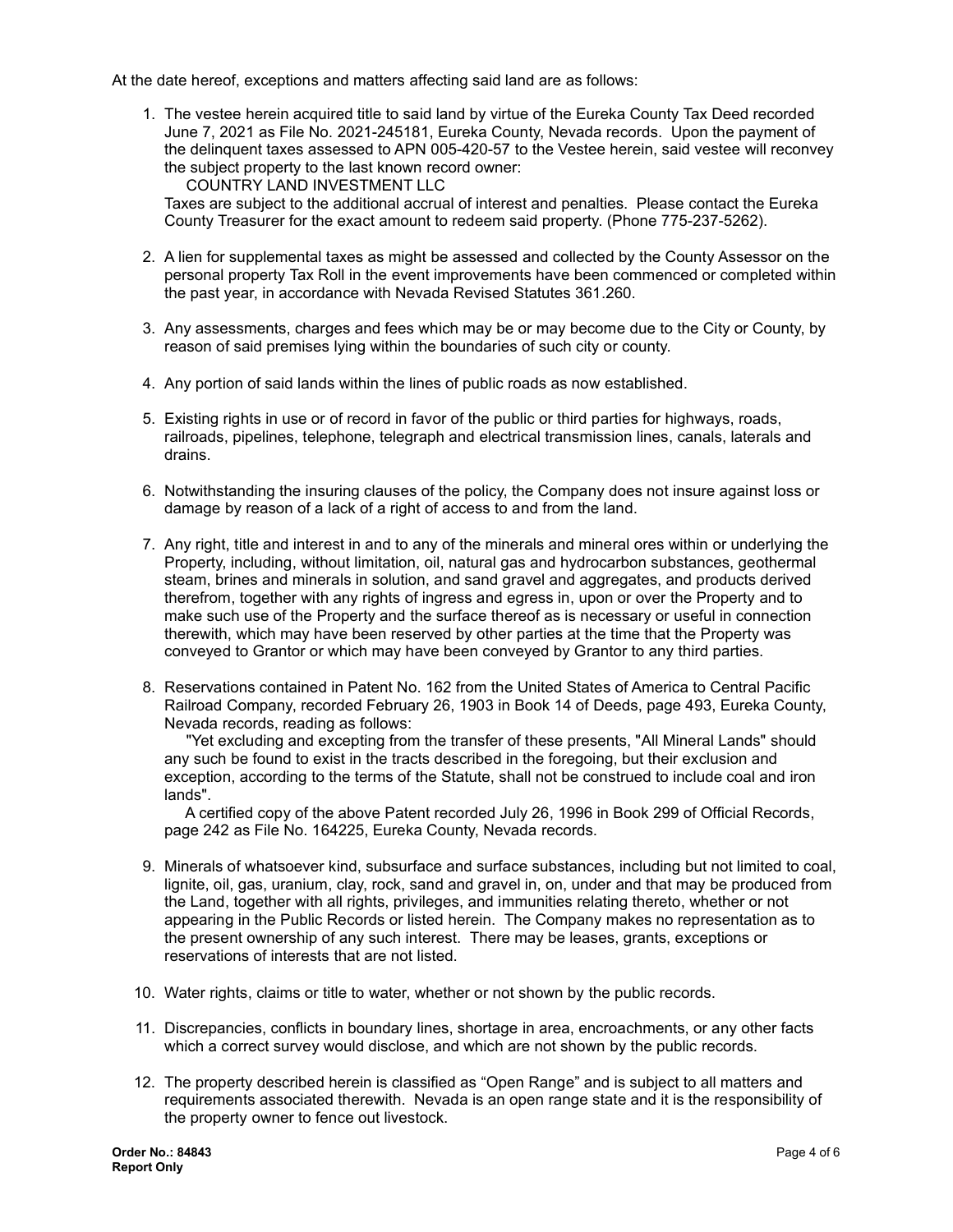13. Provisions and matters contained in the Deed dated September 2, 1930 from Central Pacific Railway Company to Southern Pacific Land Company, recorded January 7, 1931 in Book 21 of Deeds, page 26 as File No. 18805, Eureka County, Nevada records, including but not limited to the following:

FURTHER EXCEPTING FROM THE FOREGOING CONVEYANCE:

First. A strip of land four hundred (400) feet wide, lying equally on each side of each main track, side track, spur, switch and branch line of the railroad and branches thereof, extending from San Jose, California, Northerly and Easterly through the States of California, Nevada and Utah to Ogden, Utah, as the same are now constructed or located upon, across or adjacent to any of the lands hereby conveyed.

Third. All parts and parcels of said lands which are now used for the operation and maintenance of either of the above described railroads and branches thereof, or for the tracks, yards, depot grounds, buildings, or other structures thereof.

Fourth. The right to use any water naturally rising upon or flowing across any of said lands which has heretofore been appropriated by, and is now being used for the operation of the railroads and the right (to the extent that the same may heretofore have been exercised) to conduct the same, as well as water rising upon other lands, across any of the lands hereby conveyed, in pipes or aqueducts for the purpose aforesaid, together with the necessary right of way therefor.

14. Reservation contained in the Deed dated August 28, 1951, executed by Southern Pacific Land Company to H.J. Buchenau, et ux, recorded September 24, 1951 in Book 24 of Deeds, page 168 as File No. 29127, Eureka County, Nevada records, reading as follows:

"EXCEPTING and reserving unto the first party, its successors and assigns, all petroleum, oil, natural gas and products derived therefrom, within or underlying said land or that may be produced therefrom, and all rights thereto, together with the right at all times to enter upon or in said land, to prospect for and to drill, recover and remove the same."

15. Reservations contained in the Deed executed by Cattlemen's Title Guarantee Company, recorded December 22, 1982 in Book 107 of Official Records, page 201 as File No. 86004, Eureka County, Nevada records, reading as follows:

"RESERVING unto Grantor, its successors and assigns, for roadway, transmission and utility purposes, a perimeter easement 30 feet in width measured inward from, and the interior boundary of said easement running parallel to, each of the exterior boundaries of the property herein described."

- 16. Rights, title and/or interest in favor of third parties including any parties in possession of said land.
- 17. Enclosed herewith is our statement of charges for this report. Any reference herein for a policy of title insurance is hereby cancelled. No Guarantee is made regarding (a) matters affecting the beneficial interest of any mortgage or deed of trust which may be shown herein as an exception, or (b) other matters which may affect any such mortgage or deed of trust. No guarantee is made regarding any liens, claims of lien, defects or encumbrances, whether or not shown herein as an exception.

NOTE: The address of the herein described property is purported to be: No Known Address Crescent Valley, NV 89821

Based on our review of the record, we recommend that notices of sale be provided to those listed below. Said list should not be construed to constitute the only notices required; others may be required by statute, regulations, common knowledge, and/or general practices. PLEASE NOTE: Said list may not contain the address on file at the County Treasurer's office prior to the recording of the tax deed. Please refer to the last tax roll prior to the tax deed for any additional addresses. This list is provided strictly as a courtesy and no guarantee or warranty should be assumed therefrom.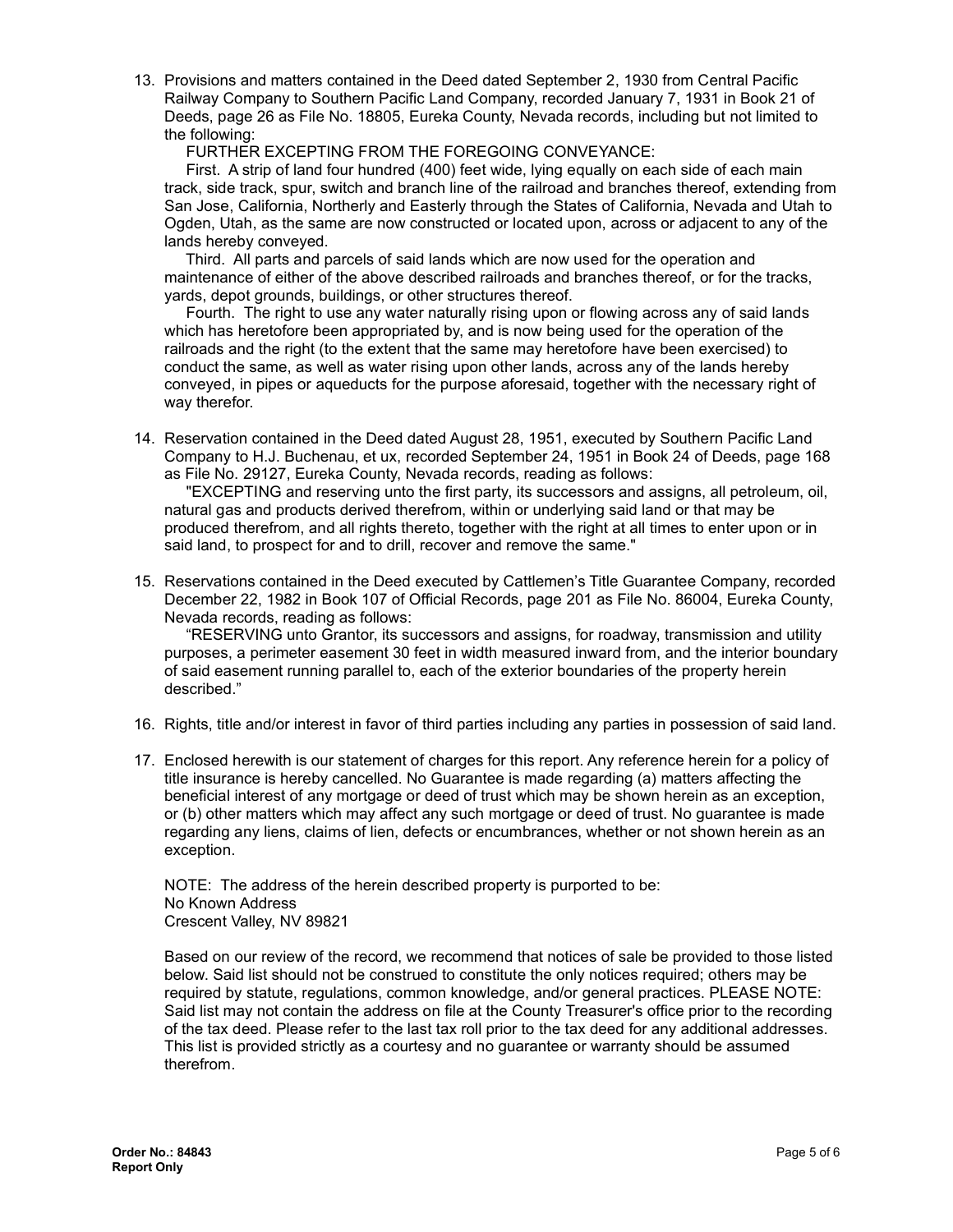COUNTRY LAND INVESTMENT LLC 6004 LIEBIG AVENUE BRONX, NY 10471

COUNTRY LAND INVESTMENT LLC NO KNOWN ADDRESS CRESCENT VALLEY, NV 89821

#### **END OF EXCEPTIONS**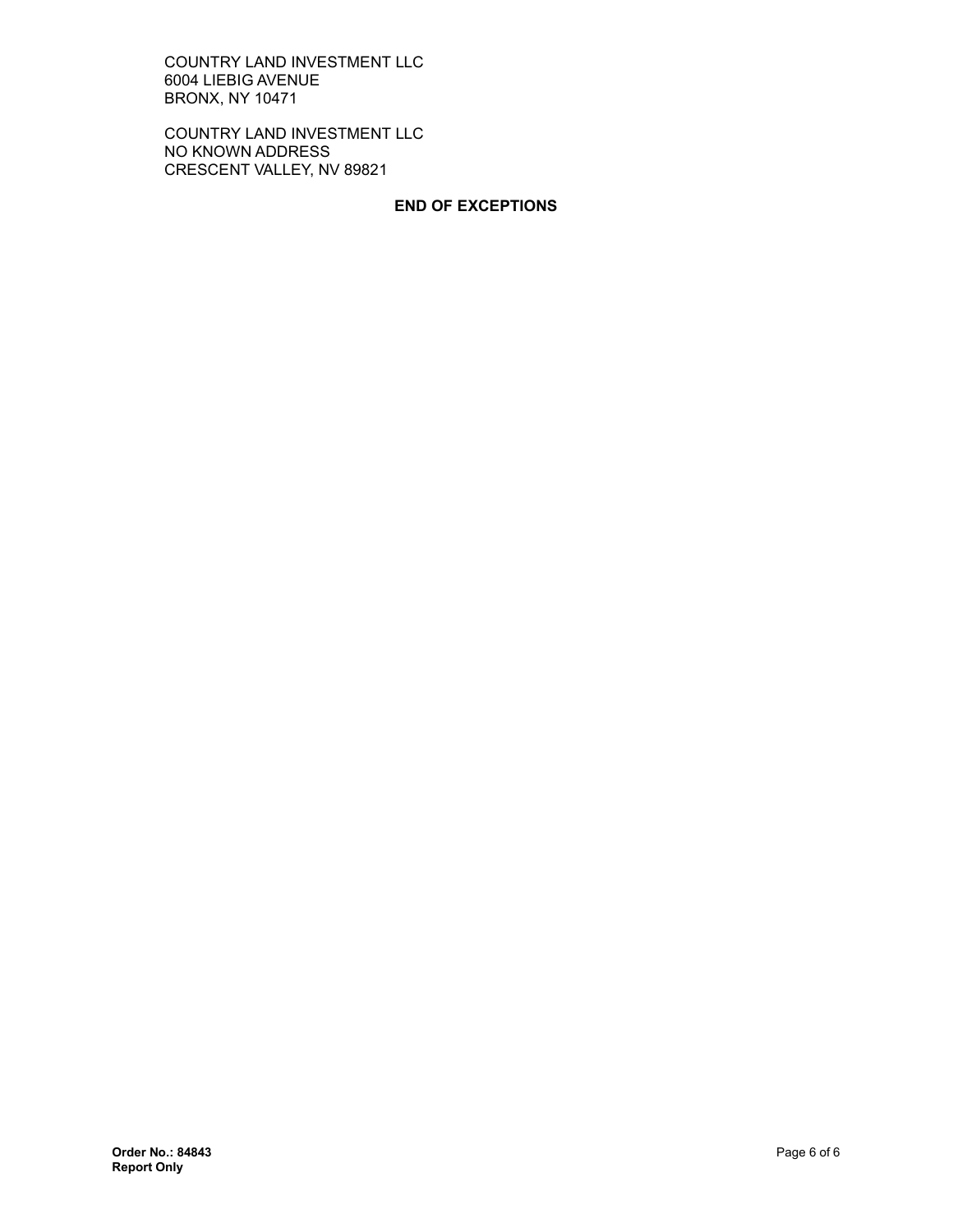